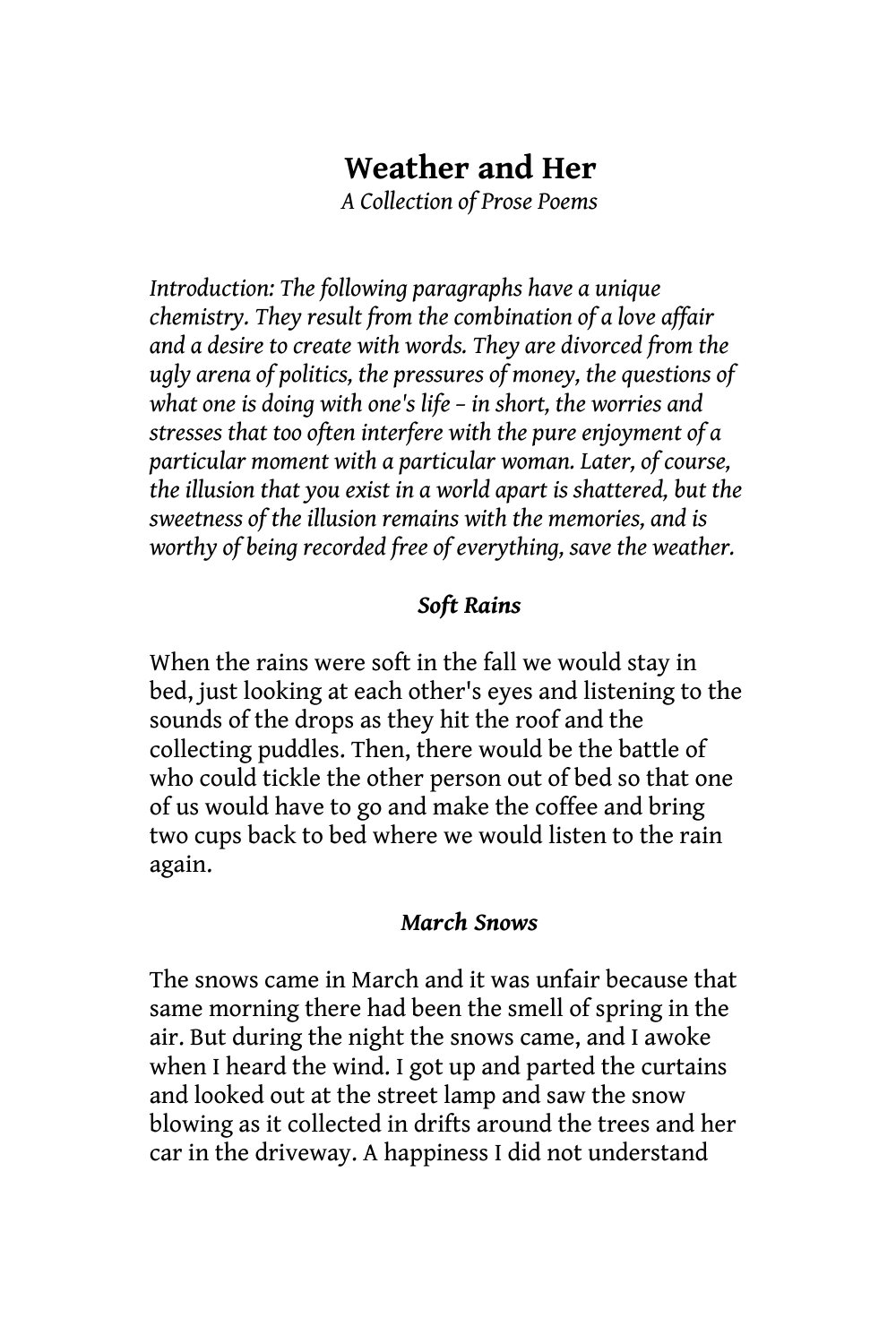filled me when I looked down at the bed where she slept. I slid down under the covers again and she stirred, her lips slightly parted and her yellow hair everywhere. I pulled her close to me and slowly inhaled our warmth man warm and woman warm together—as the wind continued to howl.

### *Tightly*

During those nights, I would hold her as tightly as I could, my lips pressed into her arm as it tightened around my neck in the darkness. If there was anything else anywhere else, it was unnecessary to look for it. The smell of her hair and my nose against her throat and always through to more, always into never ending, stop at never ending and search for more and through and out and into never ending, stopped just before never ending, only close away from never ending, search again for never ending and quick-found oblivion stretching farther, reaching never ending. No thought. Only long and tight-filled ending.

#### *Storm*

Holding hands, we stood under the protection of the roof of the porch and watched the thunder and the lightning bring the night. It also brought the rains from the east. Enraged hard rains that whipped the ground like a savage madman, raging hell against the earth for being secure, not having to roam the restless skies like they, the rains. They beat and beat and pounded upon the ground, the ground that either soaked the rains or ran them off to the rivers; but the earth remained, infuriating the rain that screamed its hate with wind. A jealous shrieking wind that came down crushing into our faces as we braced against each other on the porch.